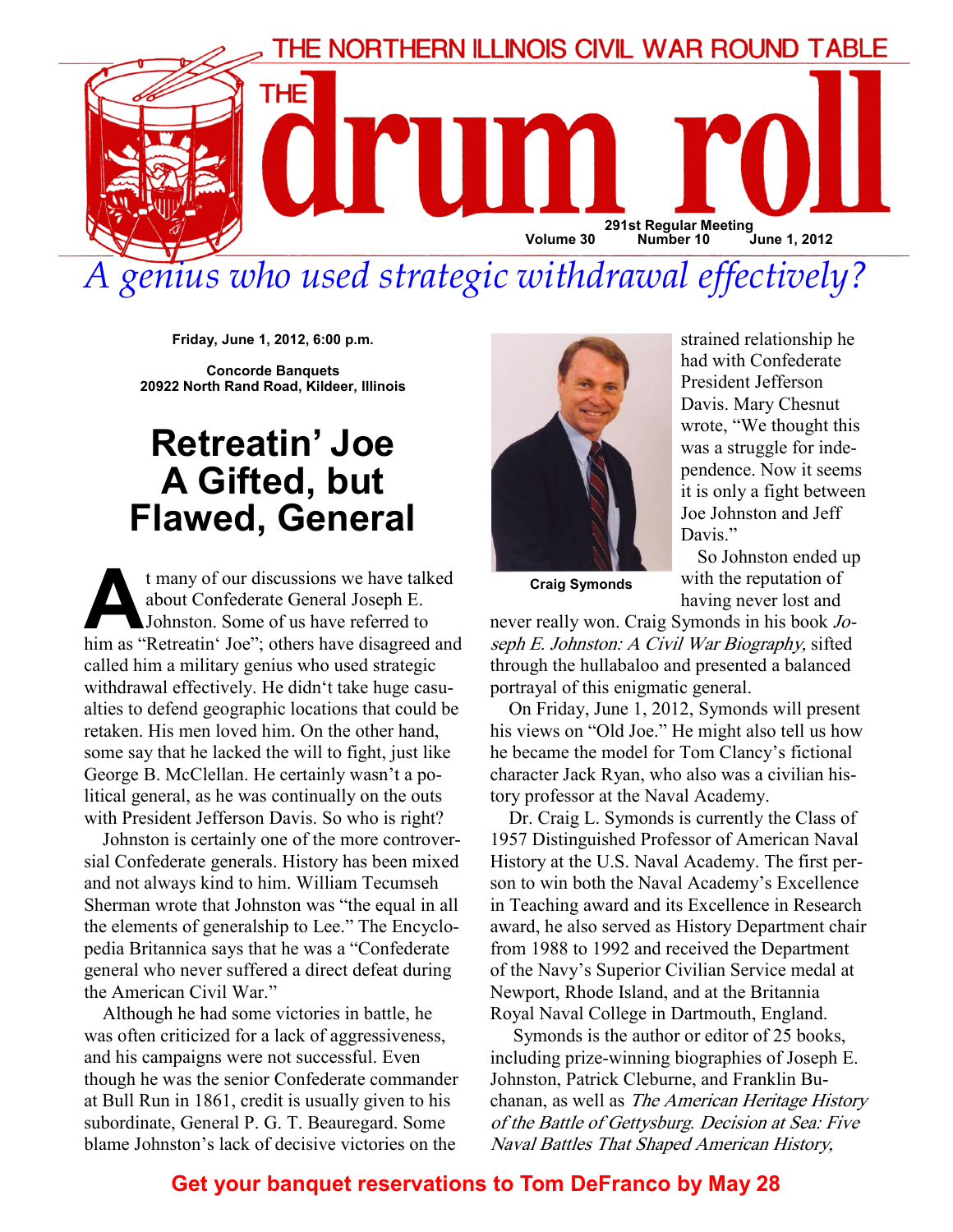won the Theodore and Franklin D. Roosevelt Prize for Naval History in 2006. His 2008 book, Lincoln and His Admirals: Abraham Lincoln, the U.S. Navy, and the Civil War, won the Barondess Prize, the Laney Prize, the Lyman Prize, the Lincoln Prize, and the Abraham Lincoln Institute

Book Award. He also won the Nevins-Freeman Prize in 2009. His latest work is The Battle of Midway, published by Oxford University Press in October 2011.

 He and his wife Marylou live in Annapolis, MD. They have one son and two grandchildren.

# Birth of the Shining Meteor

#### By Tom DeFranco

erhaps one of the best division command-<br>ers of the entire Civil War on either side<br>was Patrick Ronayne Cleburne of County<br>Cork Ireland He served in the British army and ers of the entire Civil War on either side was Patrick Ronayne Cleburne of County Cork, Ireland. He served in the British army and moved to the United States during the Irish Potato

Famine of the 1840s. He made his way to Helena, Arkansas, and became an American citizen and an attorney, dabbling in local Democratic politics. As with many of the officers and men who fought on both sides on April 6 and 7, 1862, Shiloh would be his proving ground. On May 4 Thomas Cartwright presented his story to the Round Table about Cleburne and his brigade at the Battle of Shiloh.

It started near a Tennessee River landing named Pittsburg, about 20 miles north of the Tennessee/ Mississippi border. The reason for the concentration of troops was the

proximity of the rail crossroads at Corinth, MS. The North planned to capture them and cut off Confederate supplies and communications.

The Confederacy had a bad time of it in the winter of 1862. In January, at Logan's Crossroads, Union General George Thomas defeated his Confederate opposite number, Felix Zollicoffer. That secured the Eastern half of Kentucky from the Confederates. Then in February, General Ulysses Grant found a seam in the Confederate defenses at the confluence of the Cumberland and Tennessee Rivers with the Ohio. Forts Henry and Donelson were supposed to guard that avenue to the South, but were captured that month.



General Patrick Cleburne

 In an act of desperation, Confederate General Albert Sidney Johnston gathered troops from many heretofore quiet sectors of the Confederacy. Troops posted along the Gulf Coast merged with troops who were refugees from the battles at the

> forts. Cleburne's regiment, the Yell Rifles (also known as the 15th Arkansas) made the trek from central Kentucky, missing Forts Henry and Donelson. They would not miss the battle at Shiloh, however. A month before the battle, Cleburne was promoted to brigadier general and took command of five other regiments along with his Arkansas boys. He now had the 6th Mississippi and the 2nd, 5th, 23rd, and 24th Tennessee regiments as well and was assigned to General William Hardee's Third Corps.

 The Federal troops at Pittsburg Landing were there for one reason

only. They were to train for the upcoming capture of Corinth and points south. They, like the Confederates, were very green. Refusing to believe that the Confederates were in any condition or mood to attack, Generals Grant and Sherman were disinclined to build fortifications. As far as they were concerned, the upcoming battle would start when their men were ready to move and not a moment sooner, and it would occur at Corinth, not at their encampment.

The Confederate plan of attack as conceived by Johnston called for sweeping the Union forces away from the crossing toward a marshy area near Owl Creek, west of the river. This action would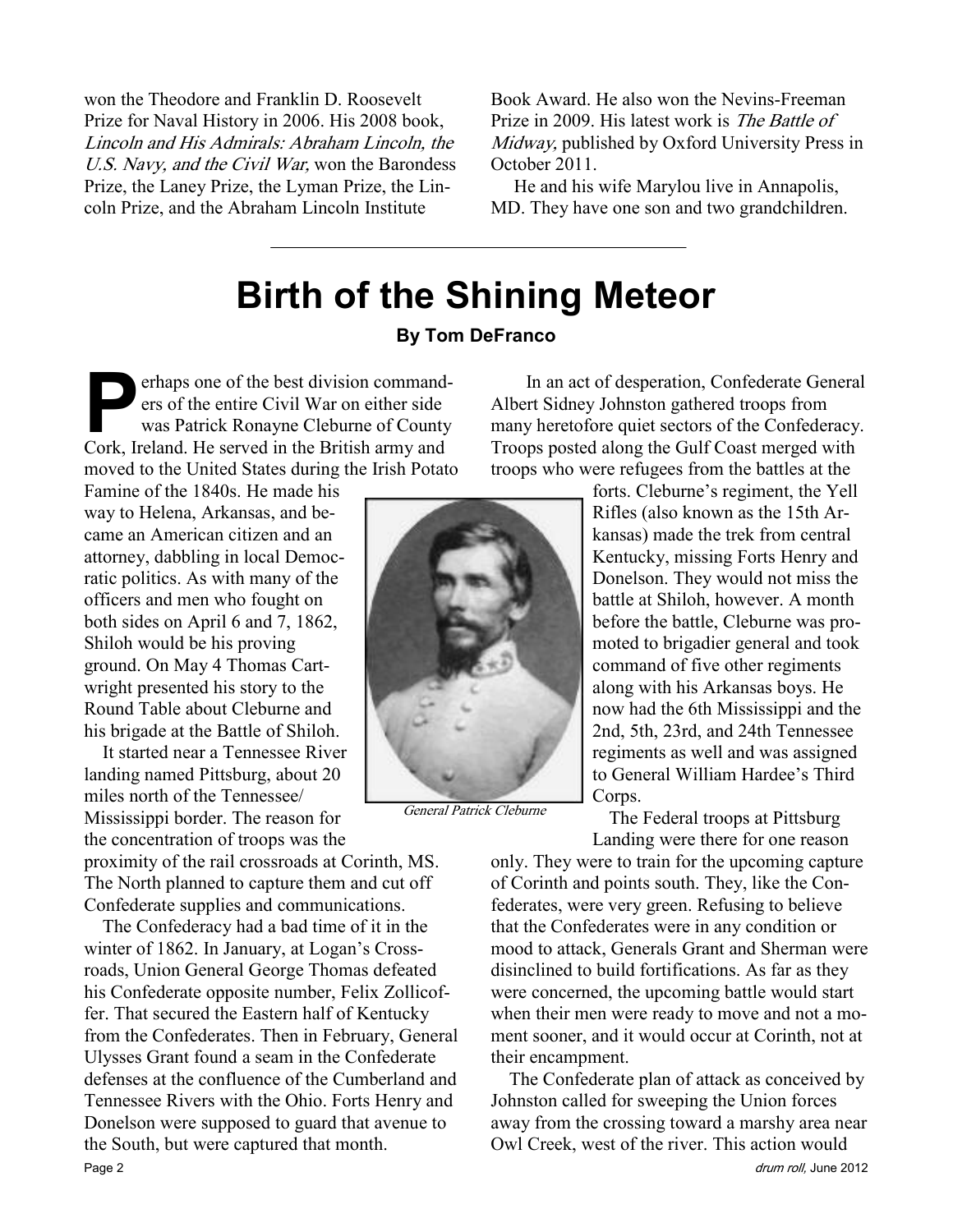serve the dual purpose of placing the backs of the Federal troops against a creek with a swamp behind that while also precluding any linkup with General Don Carlos Buell's Army of the Ohio. Then the Confederates could effectively defeat the Yankees in detail by maintaining the central position. As usual with war, the plans went awry quickly. Poor initial deployment by Confederate second-in-command, General Pierre G. T. Beauregard, hunger, horrendously wet spring weather, lack of effective reconnaissance of the Federal camps, and the friction of battle all played a part in fouling up the Confederate attack plan.

Cleburne's brigade was involved in some of the earliest fighting of the battle. Cleburne's skirmishers (15th Arkansas and 6th Mississippi) engaged skirmishers posted by Union brigade commander General Jesse Hildebrand of Sherman's division. Not believing reports from subordinates of the impending attack, Sherman went to see for himself and was wounded in the hand, and his orderly, Thomas Holliday, was killed. Meanwhile, the right of Cleburne's brigade started veering away from the rest of the brigade. When Hildebrand's brigade broke and retreated, they unmasked their well-placed and sited artillery support, which proved very costly to Cleburne's men. When the Federals retreated, the general direction of the retreat was toward the landing and not away from it. Unit disorganization soon hampered the efforts of leaders of both sides to maintain control. This situation was exacerbated by

Beauregard's poor deployment, which created too long a front, making the lines difficult to control and eventually causing comingling of different corps.

In Cleburne's sector of the fighting, near the Shiloh Church and Water Oaks Pond, the fighting started to seesaw. General John A. McClernand's division launched what amounted to a spoiling attack at a crossroads on the Union right flank. On the eastern end of the field, Confederate movement was stymied by elements of three Union divisions positioned in a farm lane concealed by thickets to its front. General Johnston was killed in this area. Eventually, the Confederate attack completely bogged down. By early evening, only the Confederate brigades of Generals John Jackson and James Chalmers were in any shape to renew an attack. Beauregard had to end the day's action.

Tremendous casualties at Shiloh showed that Patrick Cleburne had much to learn (47 percent of his brigade became casualties). In the future, he would need to personally reconnoiter enemy positions. He would need to control some artillery to bring it to bear on the enemy, and he would need to deploy sharpshooters to harass enemy strongholds. This would serve him well in battles at Richmond, KY, Perryville, Stones River, and Chattanooga.

I extend thanks to Thomas Cartwright for an indepth presentation of the battle that introduced the Stonewall of the West to the Civil War landscape.

#### June Events

June 8, Chicago Civil War Round Table. Dennis Frye will speak on Antietam.

June 9–10, Civil War Museum, Kenosha, WI. Anniversary program includes living history, music, performances, special displays. Jerry Allen will portray George H. Thomas Saturday at 2:30 p.m. June 12, McHenry County Civil War Round Ta-

ble. Fred Freczkowicz will speak on the 11th Corps at Chancelorsville.

drum roll, June 2012 **page 3** June 15, Salt Creek Civil War Round Table. Ed. Bearss will present Personal Milestones Along the Way: 50 Years of Civil War Round Tables.

### June Saturday Discussion

All members and guests are invited to participate in the session to be held in the Zimmerman Room at the Barrington Area Library, 505 North Northwest Highway, Barrington, on June 9, 2012, from 10:00 a.m. until noon. The discussion of the events of 1862 will continue. The discussion will be led by second vice president Denise Limburg.

These discussions are generally held on the third Saturday of the month from September through June. They are held to generate and foster a free exchange of ideas on events that transpired during the Civil War.